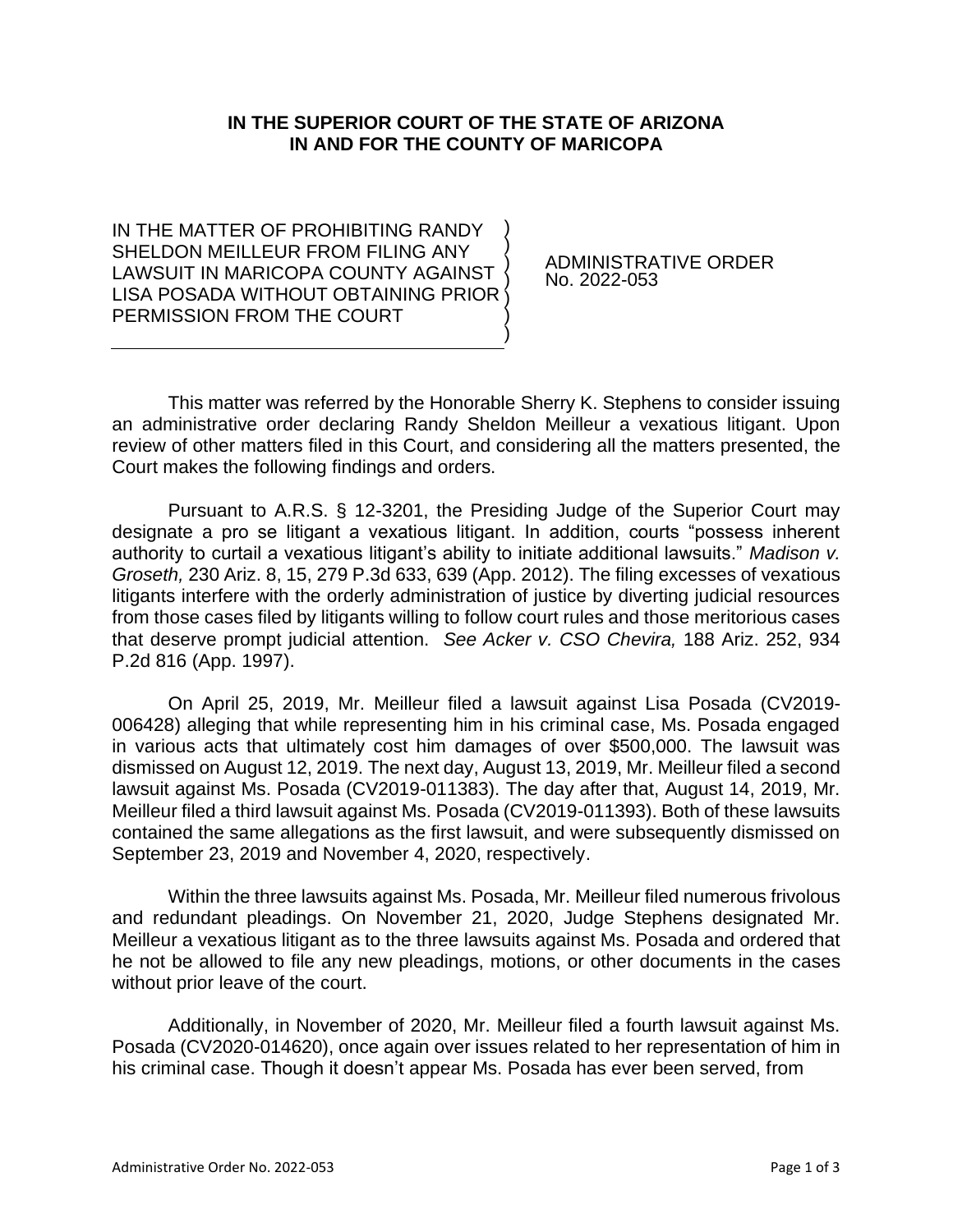November of 2020 through July of 2021 Mr. Meilleur filed numerous pleadings in the case. After July 23, 2021, all activity on the case stopped. On March 7, 2022, the Court ordered the case be placed on the dismissal calendar, to be dismissed on May 6, 2022 unless a final judgment, stipulation to dismiss, request for a status conference, or a motion to continue is filed. On April 26, 2022, Mr. Meilleur filed a "Motion Request for Entry of Default" in the case.

A search of the superior court's case database shows that Mr. Meilleur filed for two injunctions against harassment in 2019. Otherwise, except for the lawsuits against Ms. Posada, Mr. Meilleur has filed only one other lawsuit with the superior court. (*Meillur v. Quick Bail*, *Inc*., CV2019-012751.) However, based on his past behavior, it is likely that should his current case against Ms. Posada be dismissed, he will simply file another lawsuit against her.

The Court finds that the lawsuits against Ms. Posada are brought without substantial justification and are intended primarily for the purpose of harassing her. The Court may issue an order limiting a *pro se* litigant's ability to file future lawsuits, motions, and requests for relief to the extent necessary to curtail the improper conduct. The Court finds the orders set out below to be the least restrictive orders that will adequately address Mr. Meilleur's established pattern of abuse. Therefore,

## **IT IS ORDERED** as follows:

- 1. Mr. Meilleur may not file any new causes of action against Lisa Posada after the date of this order without leave of the Civil Presiding Judge or his/her designee.
- 2. Any motion for leave to file any lawsuit, pleading or motion against Ms. Posada shall be captioned "Application Pursuant to Court Order Seeking Leave to File." Mr. Meilleur must either cite this order in his application or attach as an exhibit a copy of this order.

If approval for filing a new action by Mr. Meilleur against Ms. Posada is granted, the Clerk of Court may accept subsequent filings in that cause number from Mr. Meilleur. This Administrative Order does not preclude Mr. Gerdes from filing a Notice of Appeal or a Notice of Cross-Appeal in accordance with Arizona Rules of Civil Appellate Procedure Rule  $8(a)$  and  $(b)$ .

Dated this  $3<sup>rd</sup>$  day of May, 2022.

 /s/ Joseph C. Welty Honorable Joseph C. Welty Presiding Judge